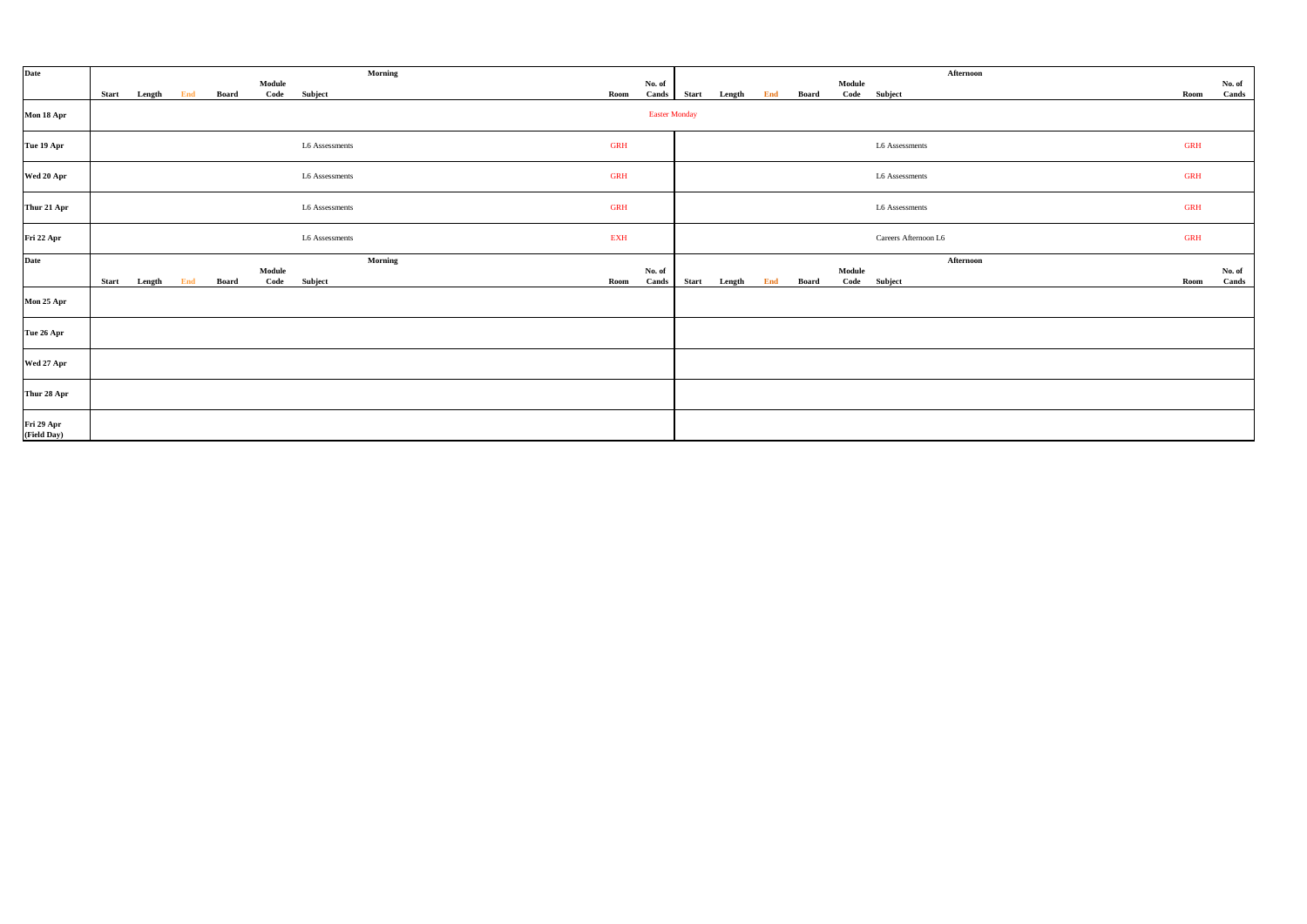| Date       |       |                    |       |              |                | Morning                                       |            |                     |              |        |     |              |                |              | Afternoon |      |                 |
|------------|-------|--------------------|-------|--------------|----------------|-----------------------------------------------|------------|---------------------|--------------|--------|-----|--------------|----------------|--------------|-----------|------|-----------------|
|            | Start | Length             | End   | <b>Board</b> | Module<br>Code | Subject                                       | Room       | No. of<br>Cands     | <b>Start</b> | Length | End | Board        | Module         | Code Subject |           | Room | No. of<br>Cands |
| Mon 2 May  |       |                    |       |              |                |                                               |            | <b>Bank Holiday</b> |              |        |     |              |                |              |           |      |                 |
| Tue 3 May  |       |                    |       |              |                |                                               |            |                     |              |        |     |              |                |              |           |      |                 |
| Wed 4 May  |       |                    |       |              |                |                                               |            |                     |              |        |     |              |                |              |           |      |                 |
| Thu 5 May  | 09:00 | 2 <sub>hr</sub>    | 11:00 | $\rm CIE$    |                | 0977/12 History (Paper 12)                    | <b>GRH</b> | 59                  |              |        |     |              |                |              |           |      |                 |
| Fri 6 May  |       |                    |       |              |                |                                               |            |                     |              |        |     |              |                |              |           |      |                 |
| Date       |       |                    |       |              | Module         | Morning                                       |            | No. of              |              |        |     |              |                |              | Afternoon |      | No. of          |
|            | Start | Length             | End   | Board        | Code           | Subject                                       | Room       | Cands               | Start        | Length | End | <b>Board</b> | Module<br>Code | Subject      |           | Room | Cands           |
| Mon 9 May  |       |                    |       |              |                |                                               |            |                     |              |        |     |              |                |              |           |      |                 |
| Tue 10 May |       |                    |       |              |                |                                               |            |                     |              |        |     |              |                |              |           |      |                 |
| Wed 11 May | 09:00 | 1hr 30             | 10:30 | CIE          |                | 0992/12 English Literature (Poetry and prose) | <b>GRH</b> | 159                 |              |        |     |              |                |              |           |      |                 |
| Thu 12 May | 09:00 | 2 <sup>hr</sup> 30 | 11:15 | CIE          | 9779/04        | French (Topic and Texts)                      | <b>GRH</b> | 9                   |              |        |     |              |                |              |           |      |                 |
| Fri 13 May | 09:00 | 2 <sub>hr</sub>    | 11:00 | CIE          | 0977/22        | History (Paper 22)                            | <b>GRH</b> | 59                  |              |        |     |              |                |              |           |      |                 |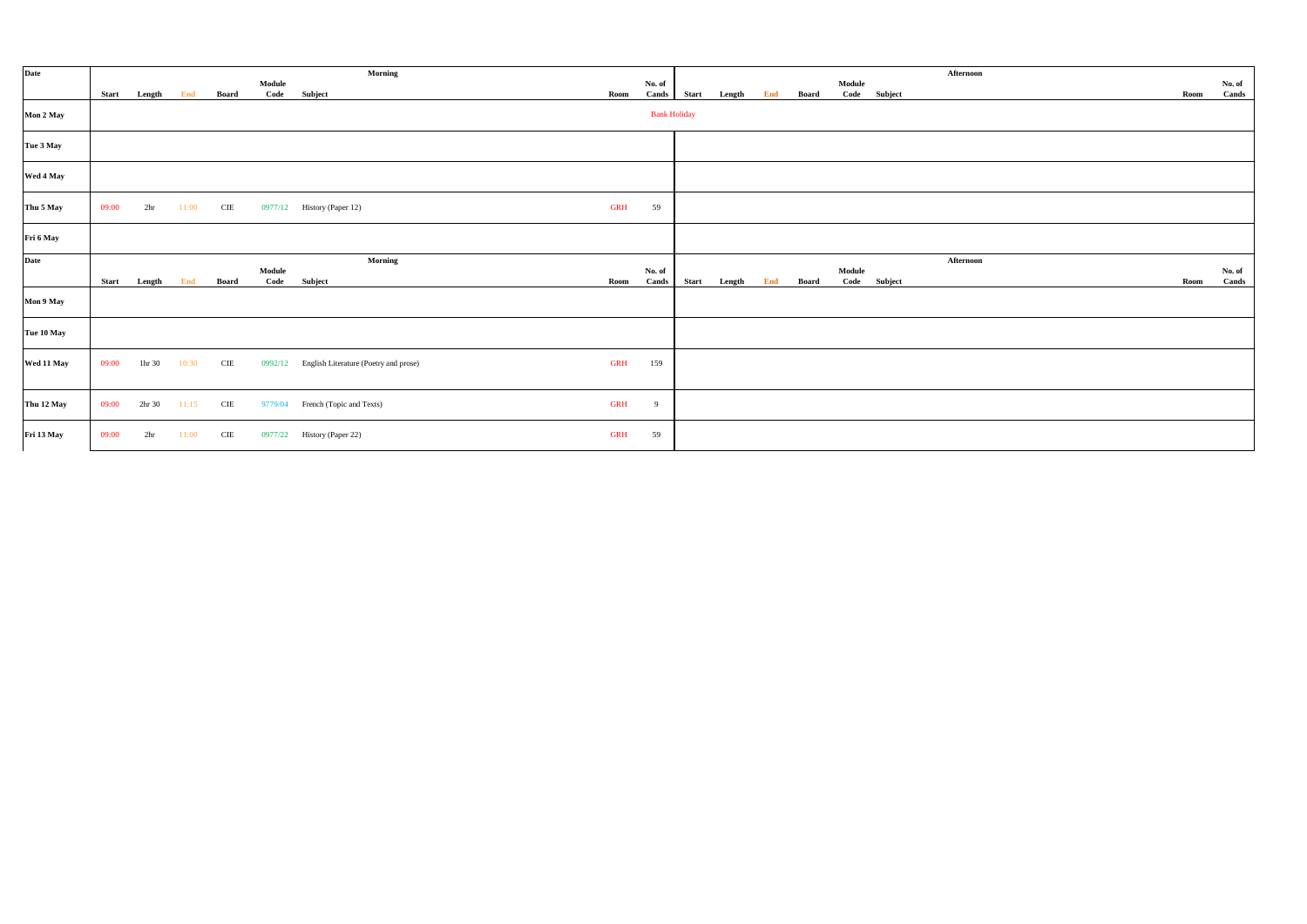| Date       |                |                           |                |                   |                    | Morning                                                                                                |                          |                 |              |                    |       |            |                | Afternoon                                |             |                 |
|------------|----------------|---------------------------|----------------|-------------------|--------------------|--------------------------------------------------------------------------------------------------------|--------------------------|-----------------|--------------|--------------------|-------|------------|----------------|------------------------------------------|-------------|-----------------|
|            | <b>Start</b>   |                           | End            | Board             | Module<br>Code     | Subject                                                                                                | Room                     | No. of<br>Cands | <b>Start</b> | Length             | End   | Board      | Module<br>Code | Subject                                  | Room        | No. of<br>Cands |
|            |                | Length                    |                |                   |                    |                                                                                                        |                          |                 |              |                    |       |            |                |                                          |             |                 |
| Mon 16 May | 09:00          | 2hr 30                    | 11:30          | CIE               | 9781/04            | Spanish (Topic and Texts)                                                                              | <b>GRH</b>               | 6               | 13:30        | 1 <sup>hr</sup> 30 | 15:00 | <b>OCR</b> | J292/01        | Classical Greek (Language)               | <b>GRH</b>  |                 |
|            | 09:00          | 2hrs                      | 11:00          | AQA               | 8525/1A            | Computer Science (Programming) - Pre-run, clash with Greek PM<br>Aayush Pandit, Georgious Velimachitis | <b>GRH</b>               | 2/48            | 13:30        | 2hrs               | 15:30 | AQA        |                | 8525/1A Computer Science (Programming)   | <b>GRH</b>  | 46/48           |
|            |                |                           |                |                   |                    |                                                                                                        |                          |                 |              |                    |       |            |                |                                          |             |                 |
| Tue 17 May | 09:00          | 2 <sub>hr</sub>           | 11:00          | Edexcel           | 4BI1 1B            | Biology (Paper 1)                                                                                      | <b>GRH</b>               | 150             | 13:30        | 1hr 30             | 15:00 | <b>OCR</b> | J282/01        | Latin (Language)                         | <b>GRH</b>  | 33              |
|            |                |                           |                |                   |                    |                                                                                                        |                          |                 |              |                    |       |            |                |                                          |             |                 |
|            | 09:00          | 2 <sub>hr</sub>           | 11:00          | Edexcel           | 4SD0 1B            | Science (Double Award - Biology)                                                                       | <b>GRH</b>               | $\mathbf Q$     |              |                    |       |            |                |                                          |             |                 |
|            | 09:00          | 2hr 15                    | 11:15          | CIE               | 9780/02            | German (Reading and Listening)                                                                         | <b>M171</b>              | 5               |              |                    |       |            |                |                                          |             |                 |
| Wed 18 May | 09:00          | 1hr 45                    | 10:45          | AQA               | 8700/1             | English Language (Explorations in creative reading and writing)                                        | <b>GRH</b>               | 159             | 13:30        | 2 <sub>hr</sub>    | 15:30 | <b>CIE</b> | 9769/52        | History (Special Subjects: The Crusades) | <b>GRH</b>  | 30              |
|            |                |                           |                |                   |                    |                                                                                                        |                          |                 | 13:30        | 35m                | 14:05 | Edexcel    | 4GN1 01        | German (Listening)                       | <b>EXH</b>  | 41              |
| Thu 19 May | 09:00<br>10:00 | 45m<br>1 <sup>hr</sup> 15 | 09:45<br>11:15 | <b>CIE</b><br>CIE | 0992/32<br>0992/42 | English Literature (Drama - open text)<br>English Literature (Unseen)                                  | <b>GRH</b><br><b>GRH</b> | 159<br>159      | 13:30        | 1hr 45             | 15:15 | AQA        | 8261/W Drama   |                                          | <b>GRH</b>  | 20              |
|            |                |                           |                |                   |                    |                                                                                                        |                          |                 | 13:30        | 45m                | 14:15 | Edexcel    | 1IN0 1H        | Italian (Listening)                      | Ma57        |                 |
|            |                |                           |                |                   |                    |                                                                                                        |                          |                 | 14:20        | 1hr                | 15:20 | Edexcel    | 1IN0 3H        | Italian (Reading)                        | <b>Ma57</b> |                 |
| Fri 20 May | 09:00          | 2 <sub>hr</sub>           | 11:00          | Edexcel           |                    | 4MA1 1H Maths (Paper 1)                                                                                | <b>GRH</b>               | 159             | 13:30        | 2hr 15             | 15:45 | CIE        | 9769/03        | History (United States History Outlines) | <b>GRH</b>  | 30              |
|            | 09:00          | 2hr 15                    | 11:15          | CIE               | 9779/02            | French (Reading and Listening)                                                                         | <b>M171</b>              | 9               |              |                    |       |            |                |                                          |             |                 |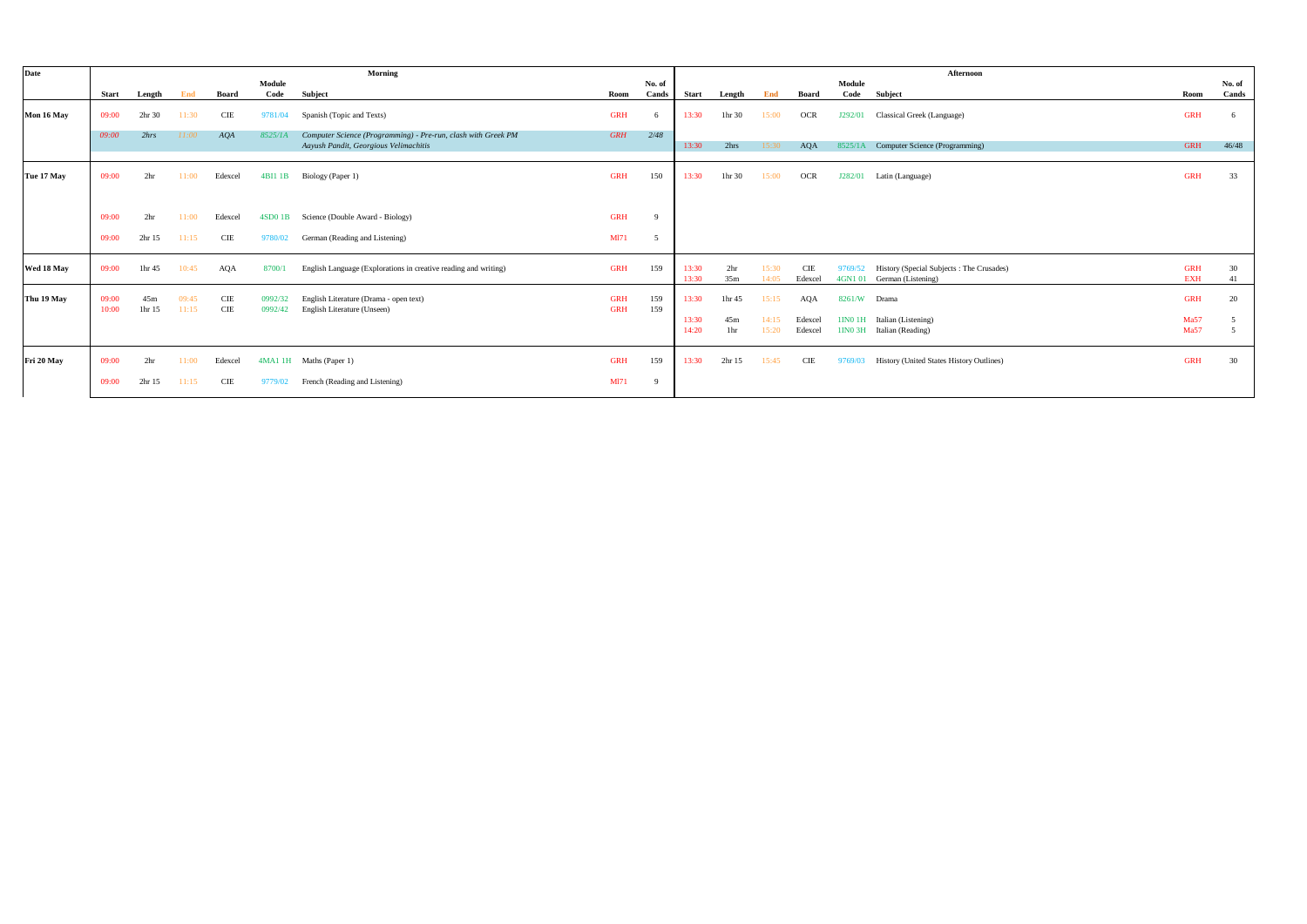| Date       |              |                 |       |            |               | Morning                                          |                |        |                  |                    |       |            |         | Afternoon                                                                             |            |                |
|------------|--------------|-----------------|-------|------------|---------------|--------------------------------------------------|----------------|--------|------------------|--------------------|-------|------------|---------|---------------------------------------------------------------------------------------|------------|----------------|
|            |              |                 |       |            | Module        |                                                  |                | No. of |                  |                    |       |            | Module  |                                                                                       |            | No. of         |
|            | <b>Start</b> | Length          | End   | Board      | Code          | Subject                                          | Room           | Cands  | <b>Start</b>     | Length             | End   | Board      |         | Code Subject                                                                          | Room       | Cands          |
| Mon 23 May | 09:00        | 1hr 30          | 10:30 | AQA        | 8035/1        | Geography (Living with the physical environment) | <b>GRH</b>     | 105    | 13:30            | 1hr 45             | 15:15 | <b>OCR</b> |         | H443/01 Latin (Unseen translation)                                                    | <b>GRH</b> | $\overline{c}$ |
|            |              |                 |       |            |               |                                                  |                |        | 13:30            | 2 <sub>hr</sub>    | 15:30 | Edexcel    |         | 9EC0 01 Economics (Markets and business behaviour)                                    | <b>GRH</b> | 60             |
| Tue 24 May | 09:00        | 2 <sub>hr</sub> | 11:00 | AQA        | 7182/1        | Psychology (Introductory topics)                 | <b>GRH</b>     | 13     | 13:30            | 1hr 15             | 14:45 | AQA        | 8582/1  | Physical Education (The human body and movement)                                      | <b>GRH</b> | 40             |
|            | 09:00        | 35m             | 09:35 | Edexcel    | 4FR1 01       | French (Listening)                               | <b>EXH?REH</b> | 109    |                  |                    |       |            |         |                                                                                       |            |                |
|            | 09:45        | 1hr 45          | 11:30 | Edexcel    | 4FR1 02       | French (Reading and Writing)                     | <b>EXH?REH</b> | 109    |                  |                    |       |            |         |                                                                                       |            |                |
|            |              |                 |       |            |               |                                                  |                |        |                  |                    |       |            |         |                                                                                       |            |                |
| Wed 25 May | 09:00        | 2 <sub>hr</sub> | 11:00 | Edexcel    | <b>9PL001</b> | Politics (UK politics and core political ideas)  | <b>GRH</b>     | 15/17  | 13:30            | 1hr 45             | 15:15 | OCR        |         | H444/01 Classical Greek (Unseen translation)                                          | <b>GRH</b> | $\overline{3}$ |
|            | 09:00        | 2hr 30          | 11:30 | <b>AQA</b> | 7702/1        | English Language (The individual and society)    | <b>GRH</b>     | -11    | 13:30            | 2 <sup>hr</sup> 40 | 16:10 | <b>OCR</b> | Y420/01 | Further Maths (MEI Core pure)                                                         | <b>GRH</b> | $22\,$         |
|            |              |                 |       |            |               |                                                  |                |        | 13:30            | 2hr                | 15:30 | Edexcel    |         | 9PL0 01 Politics (UK politics and core political ideas) - clash with Eng Lang AM      | <b>GRH</b> | 2/17           |
|            |              |                 |       |            |               |                                                  |                |        |                  |                    |       |            |         |                                                                                       |            |                |
| Thu 26 May | 09:00        | 2hr 15          | 11:15 | <b>CIE</b> | 9769/11       | History (British History Outlines)               | <b>GRH</b>     | 28/30  | 13:30            | 1hr 45             | 15:15 | Edexcel    |         | 1RB0 2C Religious Studies (Islam)                                                     | <b>GRH</b> | 44             |
|            | 09:00        | 2hr 15          | 11:15 | $\rm CIE$  | 9781/02       | Spanish (Reading and Listening)                  | <b>ML71</b>    |        | 13:30            | 2 <sub>hr</sub>    | 15:30 | AQA        | 7582/1  | Physical Education (Factors affecting participation)                                  | <b>GRH</b> | 2              |
|            |              |                 |       |            |               |                                                  |                |        | 13:30            | 2 <sub>hr</sub>    | 15:30 | AQA        | 7408/1  | Physics (Paper 1)                                                                     | <b>GRH</b> | 36             |
|            | 09:00        | 35m             | 09:35 | Edexcel    | 4SP1 01       | Spanish (Listening)                              | <b>EXH</b>     | 33     |                  |                    |       |            |         |                                                                                       |            |                |
|            | 09:35        | 1hr 45          | 11:20 | Edexcel    | 4SP1 02       | Spanish (Reading and Writing)                    | <b>EXH</b>     | 33     | 13:30            | 2hr15              | 15:45 | $CIE$      | 9769/11 | History (British History Outlines) - clash with Spanish AM<br>Samir Shah, Mathis Wood | <b>GRH</b> | 2/30           |
|            |              |                 |       |            |               |                                                  |                |        |                  |                    |       |            |         |                                                                                       |            |                |
| Fri 27 May | 09:00        | 2 <sub>hr</sub> | 11:00 | Edexcel    |               | 4CH1 1C Chemistry (Paper 1)                      | <b>GRH</b>     | 150    | 13:30            | 1hr 45             | 15:15 | AQA        |         | 8525/2 Computer Science (Theory Paper)                                                | <b>GRH</b> | 38/48          |
|            | 09:00        | 2 <sub>hr</sub> | 11:00 | Edexcel    |               | 4SD1 1C Science (Double Award - Chemistry)       | <b>GRH</b>     |        | 13:30            | 2hr 15             | 15:45 | CIE        | 9780/03 | German (Writing and Usage)                                                            | <b>GRH</b> | -5             |
|            | 09:00        | 2hr 30          | 11:30 | AQA        | 7037/1        | Geography (Physical Geography)                   | <b>EXH</b>     | 28     | 14:05            | 1hr 45             | 15:50 | Edexcel    |         | 4GN1 02 German (Reading and Writing)                                                  | <b>EXH</b> | 41             |
|            |              |                 |       |            |               |                                                  |                |        | <b>HALF TERM</b> |                    |       |            |         |                                                                                       |            |                |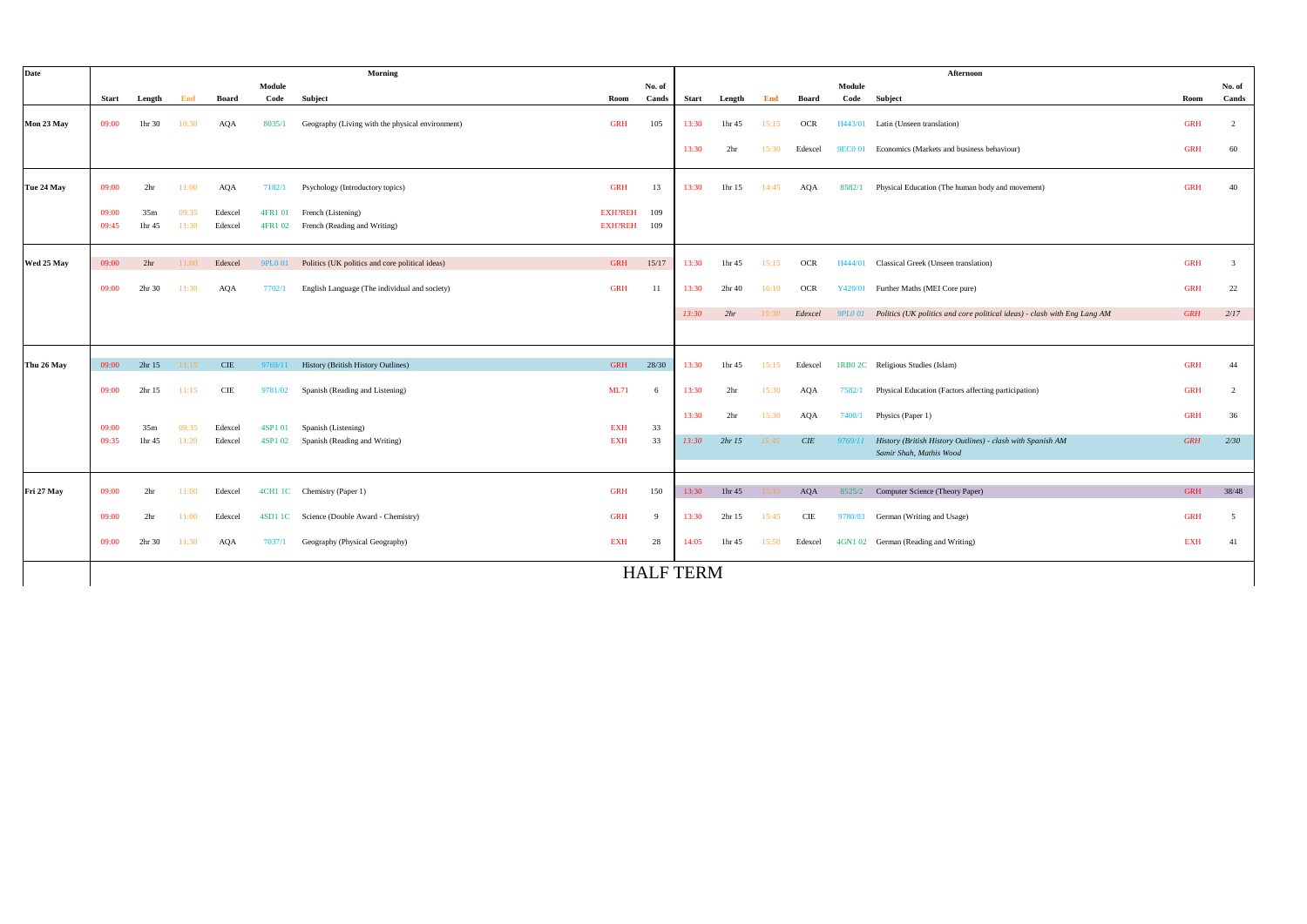| <b>Date</b>          |              |                 |       |            |           | Morning                                                                             |            |                         |       |                 |       |            |         | Afternoon                                                                       |            |                |
|----------------------|--------------|-----------------|-------|------------|-----------|-------------------------------------------------------------------------------------|------------|-------------------------|-------|-----------------|-------|------------|---------|---------------------------------------------------------------------------------|------------|----------------|
|                      |              |                 |       |            | Module    |                                                                                     |            | No. of                  |       |                 |       |            | Module  |                                                                                 |            | No. of         |
|                      | <b>Start</b> | Length          | End   | Board      | Code      | Subject                                                                             | Room       | Cands                   | Start | Length          | End   | Board      |         | Code Subject                                                                    | Room       | Cands          |
| Mon 6 Jun<br>(Inset) | 09:00        | 1hr             | 10:00 | OCR        | J282/03   | Latin (Prose literature)                                                            | <b>GRH</b> | 33                      | 13:30 | 1hr 15          | 14:45 | <b>OCR</b> |         | H443/02 Latin (Prose composition)                                               | <b>GRH</b> | $\overline{2}$ |
|                      | 09:00        | 2hr30           | 11:30 | AQA        | 7702/2    | English Language (Diversity and change) - Pre-run, clash with Econ PM<br>Aman Patel | <b>GRH</b> | 1/11                    | 13:30 | 2 <sub>hr</sub> | 15:30 | Edexcel    |         | 9EC0 02 Economics (The national and global economy)                             | <b>GRH</b> | 60             |
|                      |              |                 |       |            |           |                                                                                     |            |                         | 13:30 | 2hr 30          | 16:00 | AQA        | 7702/2  | English Language (Diversity and change)                                         | <b>GRH</b> | 10/11          |
| Tue 7 Jun            | 09:00        | 2 <sub>hr</sub> | 11:00 | Edexcel    |           | 4MA1 2H Maths (Paper 2)                                                             | <b>GRH</b> | 159                     | 13:30 | 1hr             | 14:30 | <b>OCR</b> | J292/02 | Classical Greek (Prose Literature)                                              | <b>SPH</b> | 4/6            |
|                      | 09:00        | 2hr 15          | 11:15 | CIE        | 9781/03   | Spanish (Writing and Usage)                                                         | <b>EXH</b> | 6                       | 13:30 | 1hr 30          | 15:00 | AQA        | 8035/2  | Geography (Challenges in the human environment)                                 | <b>SPH</b> | 105            |
|                      | 09:00        | 2hr 30          | 11:30 | <b>OCR</b> | H472/01   | English Literature (Drama and Poetry)                                               | <b>EXH</b> | 23                      | 15:15 | 1 <sup>hr</sup> | 16:15 | <b>OCR</b> | J292/02 | Classical Greek (Prose Literature) - clash with Geog<br>Aayush Pandit, Leo Weir | <b>SPH</b> | 2/6            |
|                      |              |                 |       |            |           |                                                                                     |            |                         | 13:30 | 2 <sub>hr</sub> | 15:30 | <b>OCR</b> | H640/01 | Maths (MEI Pure and Mechanics)                                                  | <b>GRH</b> | 95             |
| Wed 8 Jun            | 09:00        | 2 <sub>hr</sub> | 11:00 | AQA        | 7182/2    | Psychology (In context)                                                             | <b>GRH</b> | 13                      | 13:30 | 1hr 45          | 15:15 | Edexcel    | 1RB0 3B | Religious Studies (Christianity)                                                | <b>GRH</b> | 44             |
|                      | 09:00        | 2hr 15          | 11:15 | CIE        | 9779/03   | French (Writing and Usage)                                                          | <b>GRH</b> | -9                      | 13:30 | 2hr 30          | 16:00 | AQA        | 7037/2  | Geography (Human geography)                                                     | <b>GRH</b> | 28             |
| Thu 9 Jun            | 09:00        | 2 <sub>hr</sub> | 11:00 | <b>OCR</b> | H573/01   | Religious Studies (Philosophy of religion)                                          | <b>EXH</b> | 19                      | 13:30 | 2 <sub>hr</sub> | 15:30 | Edexcel    |         | 4PH1 1P Physics (Paper 1)                                                       | <b>SPH</b> | 150            |
|                      | 09:00        | 3hr             | 12:00 | Eduqas     | A602U10-1 | Design and Technology (Product Design)<br>Kavin Muhunthan                           | <b>EXH</b> | 1/14                    | 13:30 | 2 <sub>hr</sub> | 15:30 | Edexcel    |         | 4SD0 1P Science (Double Award - Physics)                                        | <b>SPH</b> | - 9            |
|                      |              |                 |       |            |           |                                                                                     |            |                         | 13:30 | 2 <sub>hr</sub> | 15:30 | Edexcel    |         | 9PL0 02 Politics (UK government and non-core political ideas)                   | <b>EXH</b> | 17             |
|                      |              |                 |       |            |           |                                                                                     |            |                         | 13:30 | 2hr 15          | 15:45 | <b>OCR</b> | H420/01 | Biology (Biological processes)                                                  | <b>EXH</b> | 20             |
|                      |              |                 |       |            |           |                                                                                     |            |                         | 13:30 | 2hr 30          | 16:00 | CIE        | 9780/04 | German (Topic and Texts)                                                        | <b>EXH</b> | -5             |
|                      |              |                 |       |            |           |                                                                                     |            |                         | 13:30 | 3hr             | 16:30 | Eduqas     |         | A602U10-1 Design and Technology (Product Design)                                | <b>EXH</b> | 13/14          |
| Fri 10 Jun           | 09:00        | 1hr 15          | 10:15 | OCR        | H444/02   | Clasical Greek (Prose composition)                                                  | <b>SPH</b> | $\overline{\mathbf{3}}$ | 13:30 | 1hr 15          | 14:45 | AQA        | 8582/2  | Physical Education (Socio-cultural influences and well-being)                   | <b>SPH</b> | 40             |
|                      | 09:00        | 1hr 45          | 10:45 | AQA        | 8700/2    | English Language (Writers' viewpoints and perspectives)                             | <b>SPH</b> | 159                     | 13:30 | 2 <sub>hr</sub> | 15:30 | AQA        | 7408/2  | Physics (Paper 2)                                                               | <b>SPH</b> | 36             |
|                      | 09:00        | 2 <sub>hr</sub> | 11:00 | AQA        | 7582/2    | Physical Education (Factors affecting optimal performance)                          | <b>SPH</b> | 2                       |       |                 |       |            |         |                                                                                 |            |                |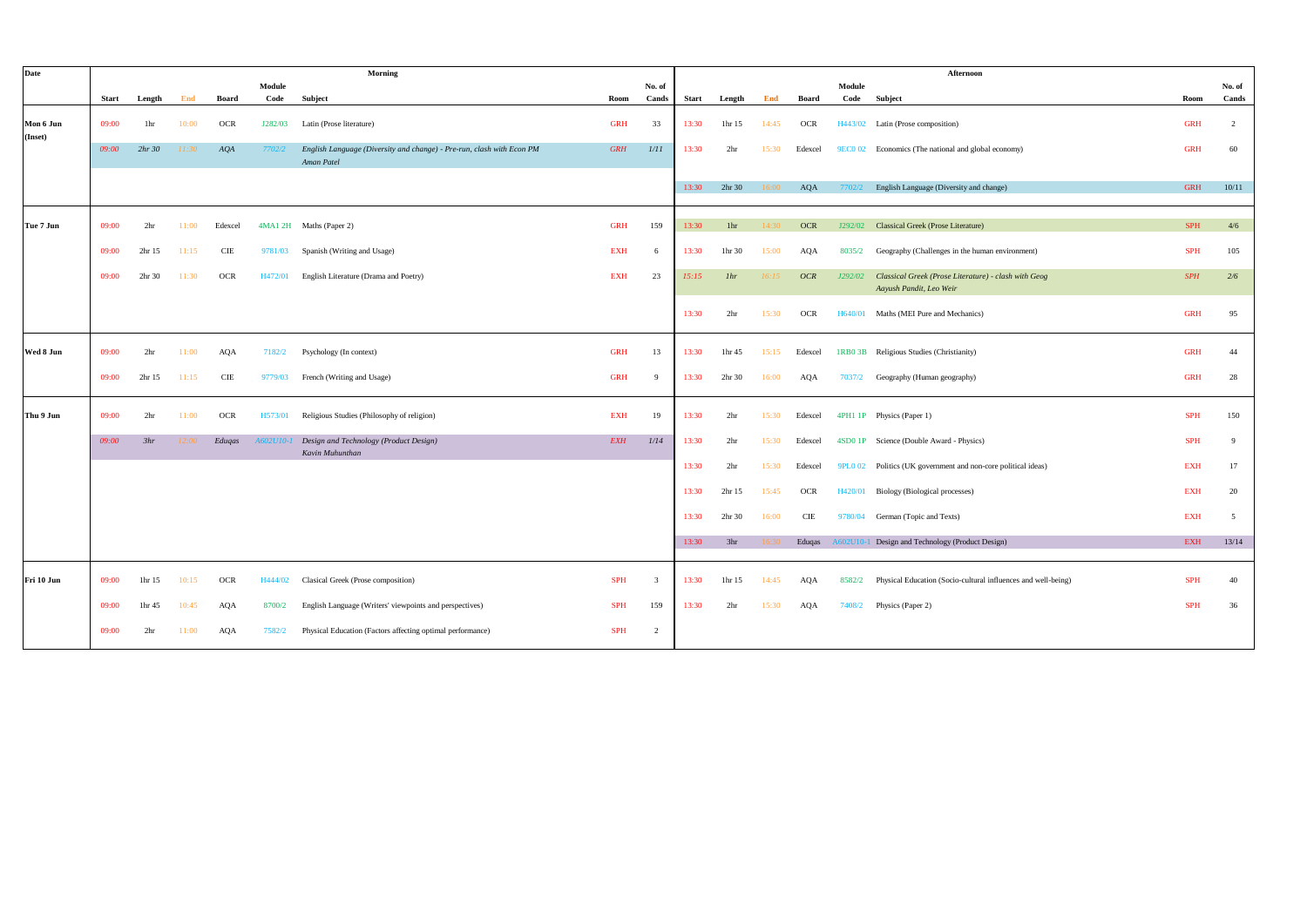| Date       |              |                 |       |            |                | Morning                                                                                               |            |                         |       |                 |       |            |                | Afternoon                                                                                                                  |            |                 |
|------------|--------------|-----------------|-------|------------|----------------|-------------------------------------------------------------------------------------------------------|------------|-------------------------|-------|-----------------|-------|------------|----------------|----------------------------------------------------------------------------------------------------------------------------|------------|-----------------|
|            | <b>Start</b> |                 | End   | Board      | Module<br>Code |                                                                                                       | Room       | No. of<br>Cands         | Start | Length          | End   | Board      | Module<br>Code |                                                                                                                            | Room       | No. of<br>Cands |
|            |              | Length          |       |            |                | Subject                                                                                               |            |                         |       |                 |       |            |                | Subject                                                                                                                    |            |                 |
| Mon 13 Jun | 09:00        | 1hr 45          | 10:45 | Edexcel    | <b>9CHO01</b>  | Chemistry (Advanced inorganic and physical chemistry)                                                 | <b>EXH</b> | 42                      | 13:30 | 2 <sub>hr</sub> | 15:30 | Edexcel    | <b>9EC0 03</b> | Economics (Microeconomics and Macroeconomics)                                                                              | <b>GRH</b> | 58/60           |
|            | 09:00        | 2hr             | 11:00 | Edexcel    | <b>9ECO 03</b> | Economics (Microeconomics and Macroeconomics) - clash with Computing<br>Rush Kalaiarasan, Mirren Shah | <b>GRH</b> | 2/60                    | 13:30 | 2 <sub>hr</sub> | 15:30 | <b>OCR</b> | H443/03        | Latin (Prose literature)                                                                                                   | <b>GRH</b> | $\overline{2}$  |
|            |              |                 |       |            |                |                                                                                                       |            |                         | 13:30 | 2hr 30          | 16:00 | AQA        |                | 7517/1A Computer Science (Paper 1 - C#)                                                                                    | Co51       | $\mathbf{Q}$    |
|            |              |                 |       |            |                |                                                                                                       |            |                         |       |                 |       |            |                | Divs Assessments                                                                                                           | <b>SPH</b> |                 |
| Tue 14 Jun | 09:00        | 1hr             | 10:00 | AQA        | 8035/3         | Geography (Geographical applications)                                                                 | <b>GRH</b> | 105                     | 13:30 | 1hr 20          | 14:50 | Edexcel    |                | 1IN0 4H Italian (Writing)                                                                                                  | <b>GRH</b> | $\sim$          |
|            | 09:00        | 2 <sub>hr</sub> | 11:00 | OCR        | H573/02        | Religious Studies (Religion and ethics)                                                               | <b>GRH</b> | 19                      | 13:30 | 2 <sub>hr</sub> | 15:30 | <b>OCR</b> | H640/02        | Maths (MEI Pure maths and statistics)                                                                                      | <b>GRH</b> | 95              |
|            |              |                 |       |            |                | Divs Assessments                                                                                      | <b>SPH</b> |                         |       |                 |       |            |                | Divs Assessments                                                                                                           | <b>SPH</b> |                 |
| Wed 15 Jun | 09:00        | 2hr 30          | 11:30 | <b>OCR</b> | H472/02        | English Literature (Comparative and contextual study)                                                 | <b>EXH</b> | 23                      | 13:30 | 1hr             | 14:30 | <b>OCR</b> |                | J282/05 Latin (Verse literature)                                                                                           | <b>GRH</b> | 28/33           |
|            | 09:00        | 1hr 15          | 10:15 | Edexcel    | 4BI1 2B        | Biology (Paper 2)                                                                                     | <b>GRH</b> | 150                     | 13:30 | 1hr 15          | 14:45 | OCR        | Y431/01        | Further Maths (MEI Mechanics minor)                                                                                        | <b>GRH</b> | 22              |
|            |              |                 |       |            |                | Divs Assessments                                                                                      | <b>SPH</b> |                         | 13:30 | 2hrs            | 15:30 | AQA        |                | 8552/W Design & Technology                                                                                                 | <b>GRH</b> | 56              |
|            |              |                 |       |            |                |                                                                                                       |            |                         | 15:45 | 1 <sup>hr</sup> | 16:45 | <b>OCR</b> | J282/05        | Latin (Verse literature) - clash with D&T<br>Adrian Barra-Cornes, Luka Hinton, Sartaj Sandhu, Rohan S Shah, Faiz, Siddiqui | <b>GRH</b> | 5/33            |
|            |              |                 |       |            |                |                                                                                                       |            |                         |       |                 |       |            |                | Divs Assessments                                                                                                           | <b>SPH</b> |                 |
| Thu 16 Jun | 09:00        | 2 <sub>hr</sub> | 11:00 | AQA        | 7408/3A        | Physics (Astrophysics)                                                                                | <b>GRH</b> | 34/36                   | 13:30 | 1hr             | 14:30 | <b>OCR</b> | J292/04        | Classical Greek (Verse Literature)                                                                                         | <b>GRH</b> | 6               |
|            | 09:00        | 2 <sub>hr</sub> | 11:00 | AQA        | 7182/3         | Psychology (Issues and opinions)                                                                      | <b>GRH</b> | 13                      |       |                 |       |            |                | Divs Assessments                                                                                                           | <b>SPH</b> |                 |
|            | 09:00        | 2 <sub>hr</sub> | 11:00 | OCR        | H444/03        | Clasical Greek (Prose literature)                                                                     | <b>GRH</b> | $\overline{\mathbf{3}}$ |       |                 |       |            |                |                                                                                                                            |            |                 |
|            |              |                 |       |            |                | Divs Assessments                                                                                      | <b>SPH</b> |                         |       |                 |       |            |                |                                                                                                                            |            |                 |
| Fri 17 Jun | 09:00        | 2hr             | 11:00 | Edexcel    | <b>9PL0 3A</b> | Politics (Comparative politics - USA)                                                                 | <b>GRH</b> | 17                      | 13:30 | 1hr 15          | 14:45 | <b>OCR</b> | Y432/01        | Further Maths (MEI Statistics minor)                                                                                       | <b>GRH</b> | 22              |
|            | 09:00        | 2hr 15          | 11:15 | <b>OCR</b> | H420/02        | Biology (Biological diversity)                                                                        | <b>GRH</b> | 20                      |       |                 |       |            |                | Divs Assessments                                                                                                           | <b>SPH</b> |                 |
|            |              |                 |       |            |                | Divs Assessments                                                                                      | <b>SPH</b> |                         |       |                 |       |            |                |                                                                                                                            |            |                 |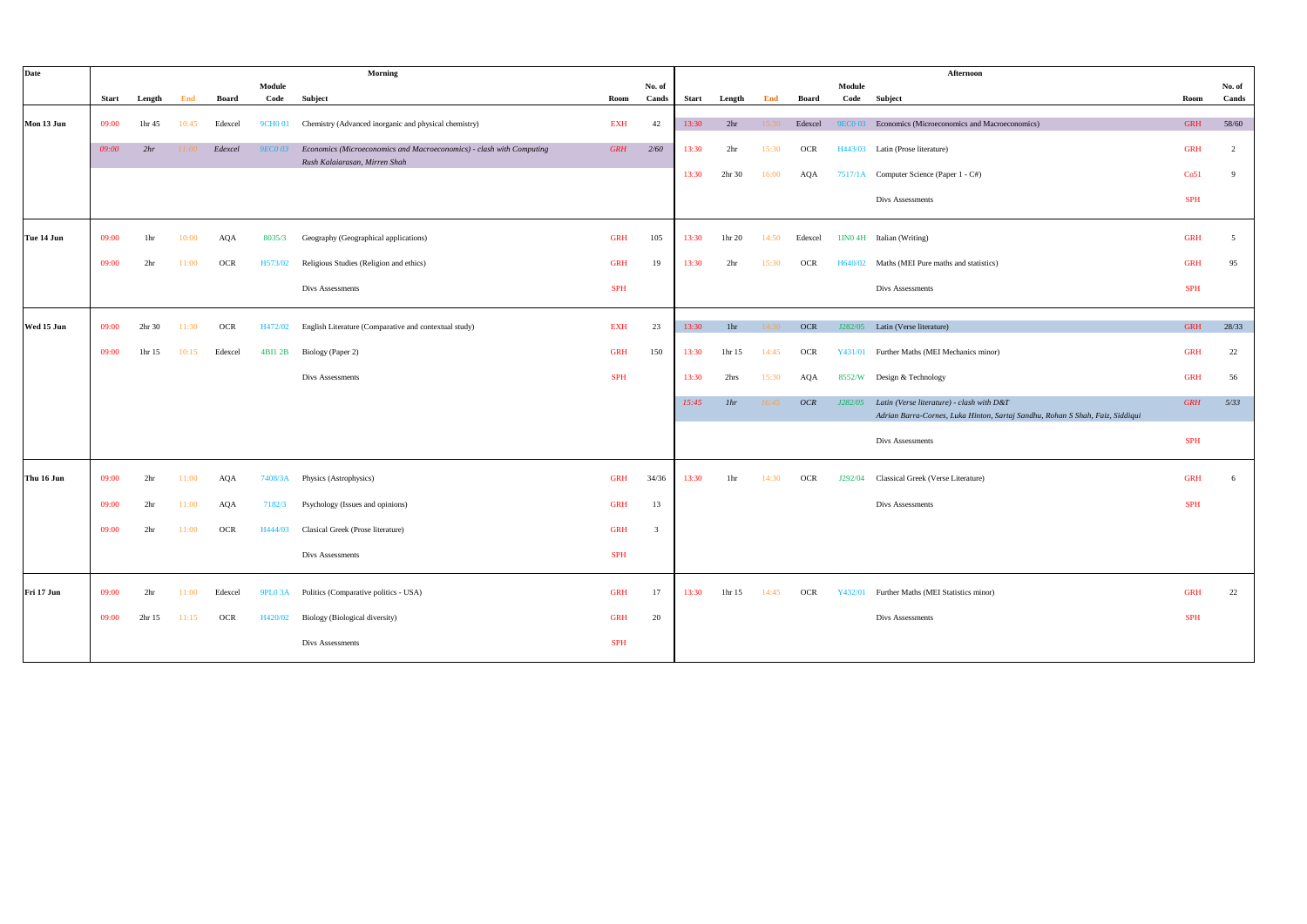| Date       |              |                 |       |            |               | Morning                                                     |            |        |       |                 |       |            |         | Afternoon                                                   |            |        |
|------------|--------------|-----------------|-------|------------|---------------|-------------------------------------------------------------|------------|--------|-------|-----------------|-------|------------|---------|-------------------------------------------------------------|------------|--------|
|            |              |                 |       |            | Module        |                                                             |            | No. of |       |                 |       |            | Module  |                                                             |            | No. of |
|            | <b>Start</b> | Length          | End   | Board      | Code          | Subject                                                     | Room       | Cands  | Start | Length          | End   | Board      |         | Code Subject                                                | Room       | Cands  |
| Mon 20 Jun | 09:00        | 1hr 45          | 10:45 | Edexcel    |               | 9CH0 02 Chemistry (Advanced organic and physical chemistry) | <b>EXH</b> | 42     | 13:30 | 2 <sub>hr</sub> | 15:30 | OCR        | H443/04 | Latin (Verse literature)                                    | <b>GRH</b> |        |
|            | 09:00        | 1hr 15          | 10:15 | Edexcel    |               | 4CH1 2C Chemistry (Paper 2)                                 | <b>GRH</b> | 150    |       |                 |       |            |         | Divs Assessments                                            | <b>SPH</b> |        |
|            |              |                 |       |            |               | Divs Assessments                                            | <b>SPH</b> |        |       |                 |       |            |         |                                                             |            |        |
| Tue 21 Jun | 09:00        | 2 <sub>hr</sub> | 11:00 | <b>OCR</b> | H573/03       | Religious Studies (Developments in Christian though)        | <b>GRH</b> | 19     | 13:30 | 2 <sub>hr</sub> | 15:30 | <b>OCR</b> | H640/03 | Maths (MEI Pure maths and comprehension)                    | <b>GRH</b> | 95     |
| Wed 22 Jun | 09:00        | 1hr 45          | 10:45 | Edexcel    |               | 1MU0 03 Music (Appraising)                                  | <b>EXH</b> | 15     | 13:30 | 1hr 15          | 14:45 | <b>OCR</b> | Y434/01 | Further Maths (MEI Numerical methods)                       | <b>GRH</b> | 22     |
| Thu 23 Jun | 09:00        | 1hr 15          | 10:15 | Edexcel    | 4PH1 2P       | Physics (Paper 2)                                           | <b>GRH</b> | 150    | 13:30 | 1hr 15          | 14:45 | OCR        | Y435/01 | Further Maths (MEI Extra pure)                              | <b>EXH</b> | 22     |
|            | 09:00        | 2 <sub>hr</sub> | 11:00 | <b>OCR</b> | H444/04       | Clasical Greek (Verse literature)                           | EXH        | 2/3    | 13:30 | 2hr             | 15:30 | OCR        | H444/04 | Clasical Greek (Verse literature) - clash with Chemistry AM | <b>EXH</b> | 1/3    |
|            | 09:00        | 2hr 30          | 11:30 | Edexcel    | <b>9CHO03</b> | Chemistry (General practical principles in chemistry)       | <b>EXH</b> | 42     |       |                 |       |            |         | Luke Johnson                                                |            |        |
| Fri 24 Jun | 09:00        | 1hr 30          | 10:30 | OCR        | H420/03       | Biology (Unified biology)                                   | <b>EXH</b> | 20     | 13:30 | 2 <sub>hr</sub> | 15:30 | <b>OCR</b> | 6993/01 | Additional Maths (FSMQ)                                     | <b>EXH</b> | 75     |
|            | 09:00        | 2hr 30          | 11:30 | AQA        | 7517/2        | Computer Science (Paper 2)                                  | EXH        | -9     |       |                 |       |            |         |                                                             |            |        |